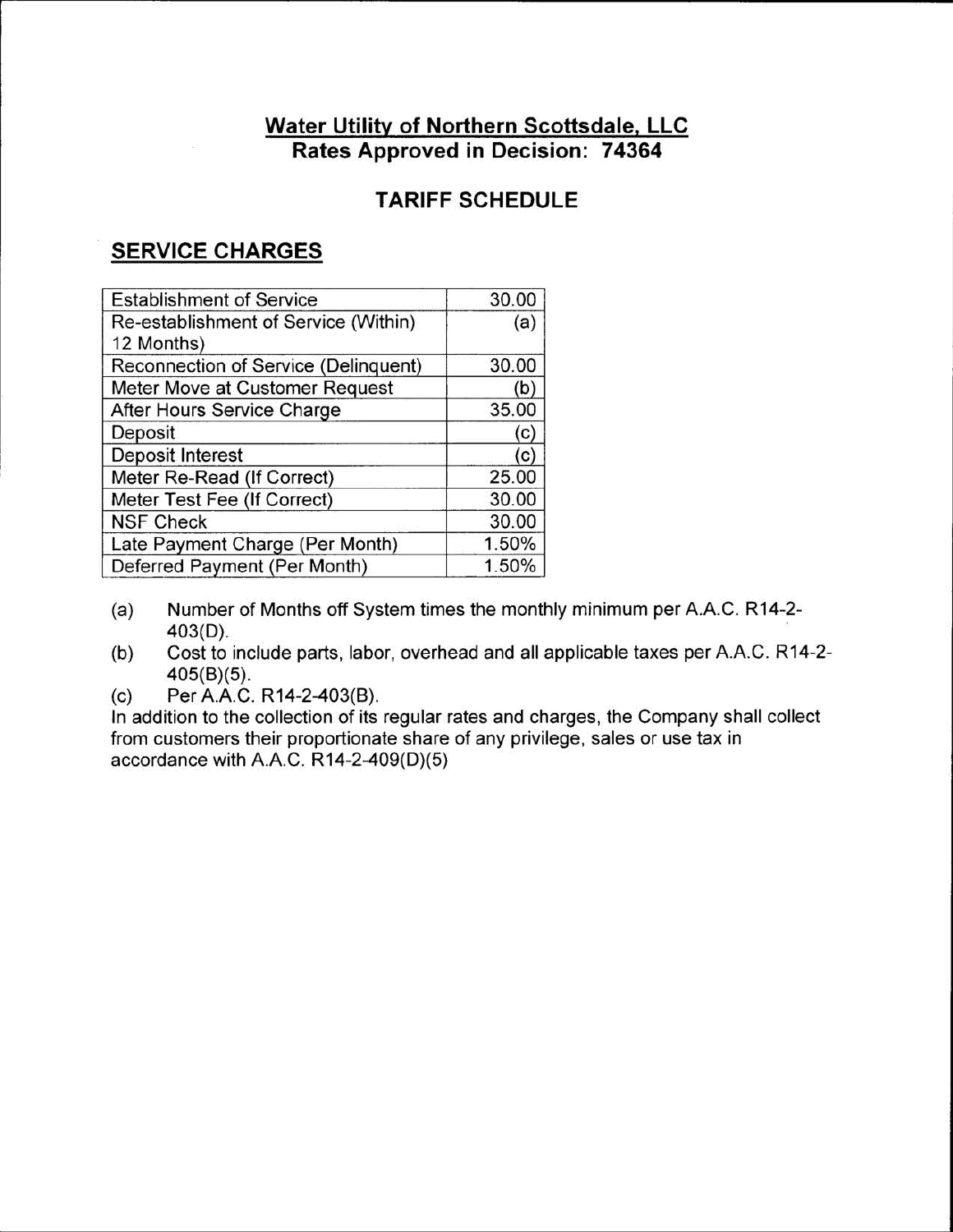### **SERVICE LINE AND METER INSTALLATION CHARGES**

(Refundable Pursuant to**A.A.C.**R14-2-405)

## **RATES EFFECTIVE AS OF MARCH 1, 2014**

|                      | Service Line Charge | Meter<br>Installation | Total    |
|----------------------|---------------------|-----------------------|----------|
| 5/8" x 3/4" Meter    | 370.00              | 115.00                | 485.00   |
| 3/4" Meter           | 375.00              | 145.00                | 520.00   |
| 1" Meter             | 405.00              | 205.00                | 610.00   |
| 1-1/2" Meter         | 440.00              | 415.00                | 855.00   |
| 2" Turbine Meter     | 515.00              | 900.00                | 1,515.00 |
| 2" Compound Meter    | 615.00              | 1,625.00              | 2,240.00 |
| 3" Meter             | 790.00              | 1,405.00              | 2,195.00 |
| 3" Compound Meter    | 830.00              | 2,200.00              | 3,030.00 |
| 4" Turbine Meter     | 1,100.00            | 2,260.00              | 3,360.00 |
| 4" Compound Meter    | 1,155.00            | 3,180.00              | 4,315.00 |
| 6" Turbine Meter     | 1,655.00            | 4,460.00              | 6,115.00 |
| 6" Compound Meter    | 1,700.00            | 5,190.00              | 7,890.00 |
| 8" and Larger Meters | N/A                 | N/A                   | Cost     |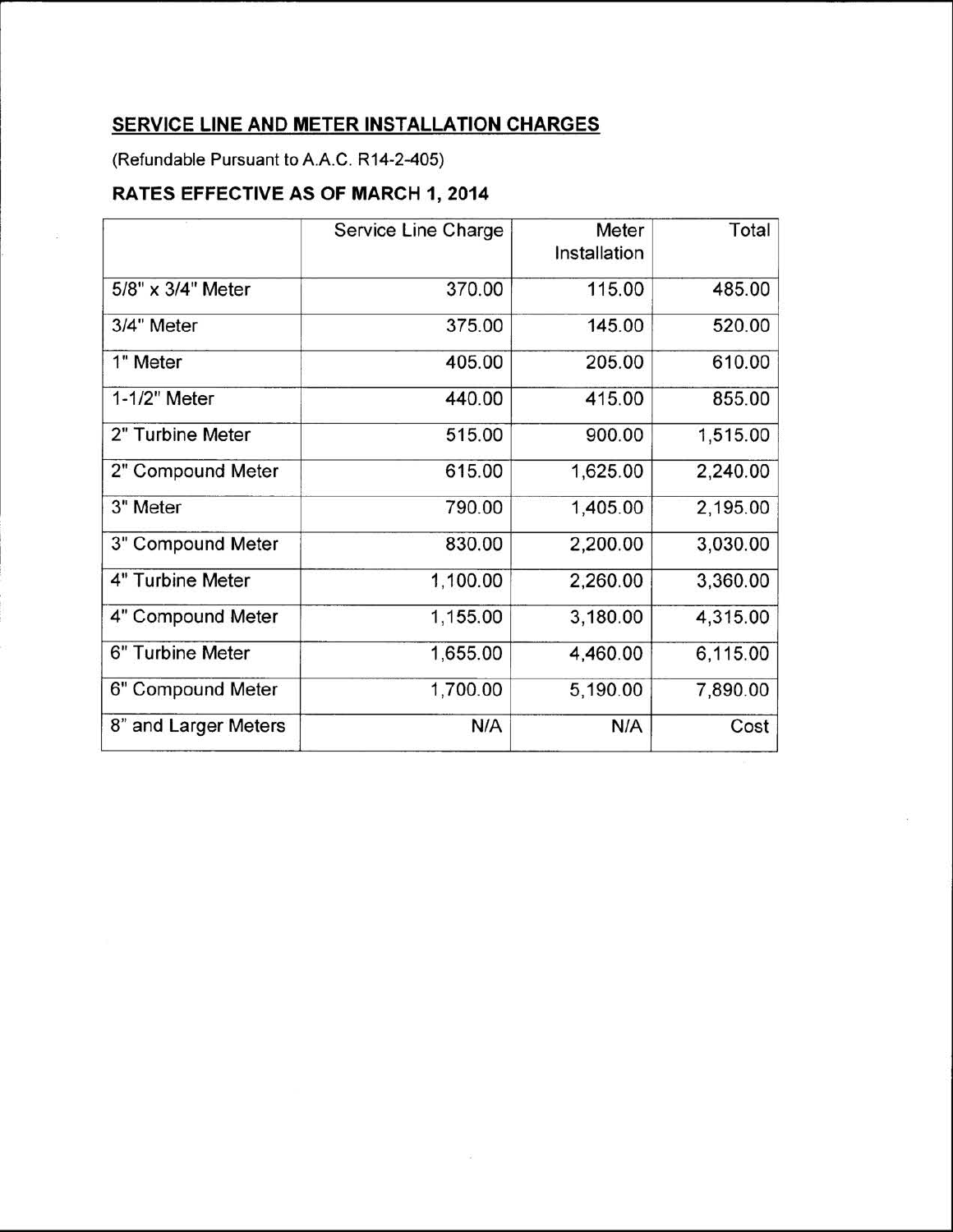Note - for monthly usage charge and commodity charge, prior tariff remains in effect until January 1, 2015. Conservation rebate does not take effect until January 1, 2015.

#### MONTHLY USAGE CHARGE

|                                           | January 1,<br>2015 |
|-------------------------------------------|--------------------|
| $5/8$ " $\times$ $\frac{3}{4}$ "<br>Meter | 27.00              |
| 3/4" Meter                                | 27.00              |
| 1" Meter                                  | 57.00              |
| 1-1/2" Meter                              | 120.00             |
| 2" Meter                                  | 128.00             |
| 3" Meter                                  | 340.00             |
| 4" Meter                                  | 550.00             |
| 6" Meter                                  | 1,100.00           |
| 8" Meter                                  | 2,160.00           |

| <b>GE CHARGE</b> |                                       | <b>COMMODITY CHARGE</b><br>9PER 1,000 GALLONS) |  |
|------------------|---------------------------------------|------------------------------------------------|--|
| nuary 1,<br>15   | ALL METER SIZES AND<br><b>CLASSES</b> |                                                |  |
| 27.00            |                                       |                                                |  |
|                  |                                       | January 1,                                     |  |
| 27.00            |                                       | 2015                                           |  |
| 57.00            | 0 to 1,000                            | 3.45                                           |  |
| 120.00           | Gallons                               |                                                |  |
| 128.00           | 1,001 to 5,000                        | 4.59                                           |  |
| 340.00           | Gallons                               |                                                |  |
| 550.00           | 5,001 TO 10,000                       | 5.59                                           |  |
| 1,100.00         | Gallons                               |                                                |  |
| 2,160.00         | 10,001 to                             | 6.80                                           |  |
|                  | 18,000 Gallons                        |                                                |  |
|                  | 18,001 to                             | 7.80                                           |  |
|                  | 25,000 Gallons                        |                                                |  |
|                  | Over 25,000                           |                                                |  |
|                  |                                       | 8.80                                           |  |

#### CONVERSATION REBATE

 $\sim 100$ 

|                                                                    | January 1, 2015 |
|--------------------------------------------------------------------|-----------------|
| Threshold ("CRT") in Gallons                                       | 7.001           |
| Commodity Rate Rebate (applied if<br>consumption is below the CRT) | 20%             |

STANDPIPE RATE - per 1,000 gallons: \$7.00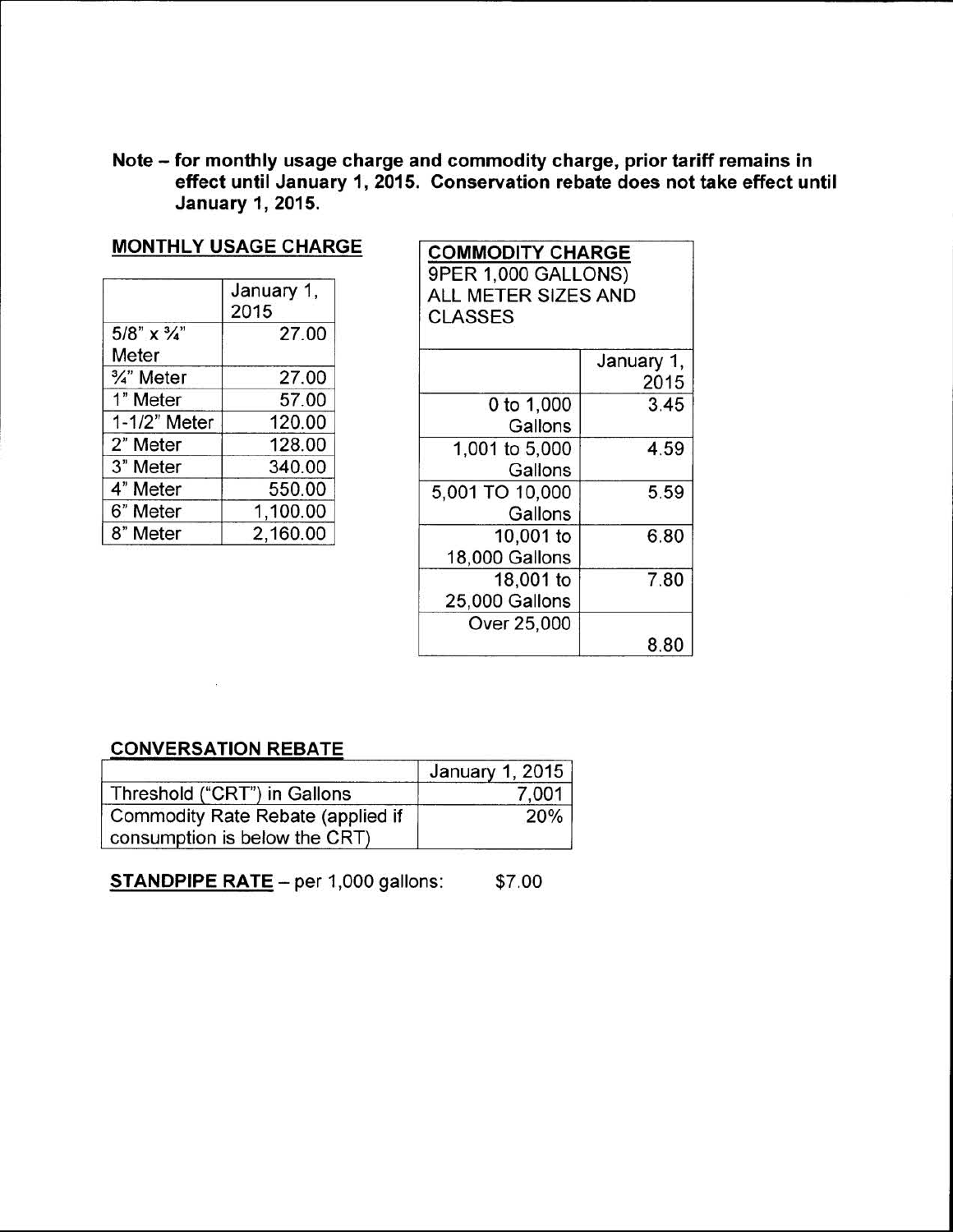

| $\mathbf{1}$   | BEFORE THE ARIZONA CORPORATION COMMISSION                                                 |                                |
|----------------|-------------------------------------------------------------------------------------------|--------------------------------|
| $\overline{c}$ | <b>AZ CORP COMMISSION</b><br><b>AZ CORP COMMISSION</b><br><b>COMMISSIONERS</b>            |                                |
| 3              | DOUG LITTLE, Chairman<br><b>BOB STUMP</b><br>2016 DEC 21 P 4:46                           |                                |
| $\overline{4}$ | <b>BOB BURNS</b><br><b>TOM FORESE</b>                                                     |                                |
| 5              | <b>ANDY TOBIN</b>                                                                         |                                |
| 6              |                                                                                           |                                |
| $\overline{7}$ | IN THE MATTER OF THE APPLICATION OF<br>VALENCIA WATER COMPANY - TOWN DIVISION             | Docket No. W-01212A-12-0309    |
| 8              | FOR THE ESTABLISHMENT OF JUST AND<br>REASONABLE RATES AND CHARGES FOR UTILITY             |                                |
| 9              | SERVICE DESIGNED TO REALIZE A REASONABLE<br>RATE OF RETURN ON THE FAIR VALUE OF ITS       |                                |
| 10             | PROPERTY THROUGHOUT THE STATE OF ARIZONA                                                  |                                |
| 11             | IN THE MATTER OF THE APPLICATION OF<br><b>GLOBAL WATER - PALO VERDE UTILITIES</b>         | DOCKET NO. SW-20445A-12-0310   |
| 12             | COMPANY FOR THE ESTABLISHMENT OF JUST AND                                                 |                                |
| 13             | REASONABLE RATES AND CHARGES FOR UTILITY<br>SERVICE DESIGNED TO REALIZE A REASONABLE      |                                |
| 14             | RATE OF RETURN ON THE FAIR VALUE OF ITS<br>PROPERTY THROUGHOUT THE STATE OF ARIZONA       |                                |
| 15             | IN THE MATTER OF THE APPLICATION OF WATER                                                 | Docket Nos. W-03720A-12-0311   |
| 16             | UTILITY OF NORTHERN SCOTTSDALE, INC. FOR A<br><b>RATE INCREASE</b>                        |                                |
| 17             |                                                                                           |                                |
| 18             | IN THE MATTER OF THE APPLICATION OF<br>WATER UTILITY OF GREATER TONOPAH FOR               | DOCKET NO. W-02450A-12-0312    |
| 19             | THE ESTABLISHMENT OF JUST AND REASONABLE<br>RATES AND CHARGES FOR UTILITY SERVICE         |                                |
| 20             | DESIGNED TO REALIZE A REASONABLE RATE OF                                                  |                                |
| 21             | RETURN ON THE FAIR VALUE OF ITS PROPERTY<br>THROUGHOUT THE STATE OF ARIZONA               |                                |
| 22             | IN THE MATTER OF THE APPLICATION OF                                                       | DOCKET NO. W-02451A-12-0313    |
| 23             | <b>VALENCIA WATER COMPANY - GREATER</b><br>BUCKEYE DIVISION FOR THE ESTABLISHMENT OF      | NOTICE OF FILING COMPLIANCE    |
| 24             | <b>JUST AND REASONABLE RATES AND CHARGES FOR</b><br>UTILITY SERVICE DESIGNED TO REALIZE A | (Decision No. 74364)           |
| 25             | REASONABLE RATE OF RETURN ON THE FAIR<br>VALUE OF ITS PROPERTY THROUGHOUT THE             | Arizona Corporation Commission |
| 26             | <b>STATE OF ARIZONA</b>                                                                   | DOCKETED                       |
| 27             |                                                                                           | DEC 2 1 2016                   |
|                |                                                                                           | <b>DOCKETED IIY</b>            |
|                |                                                                                           |                                |
|                |                                                                                           |                                |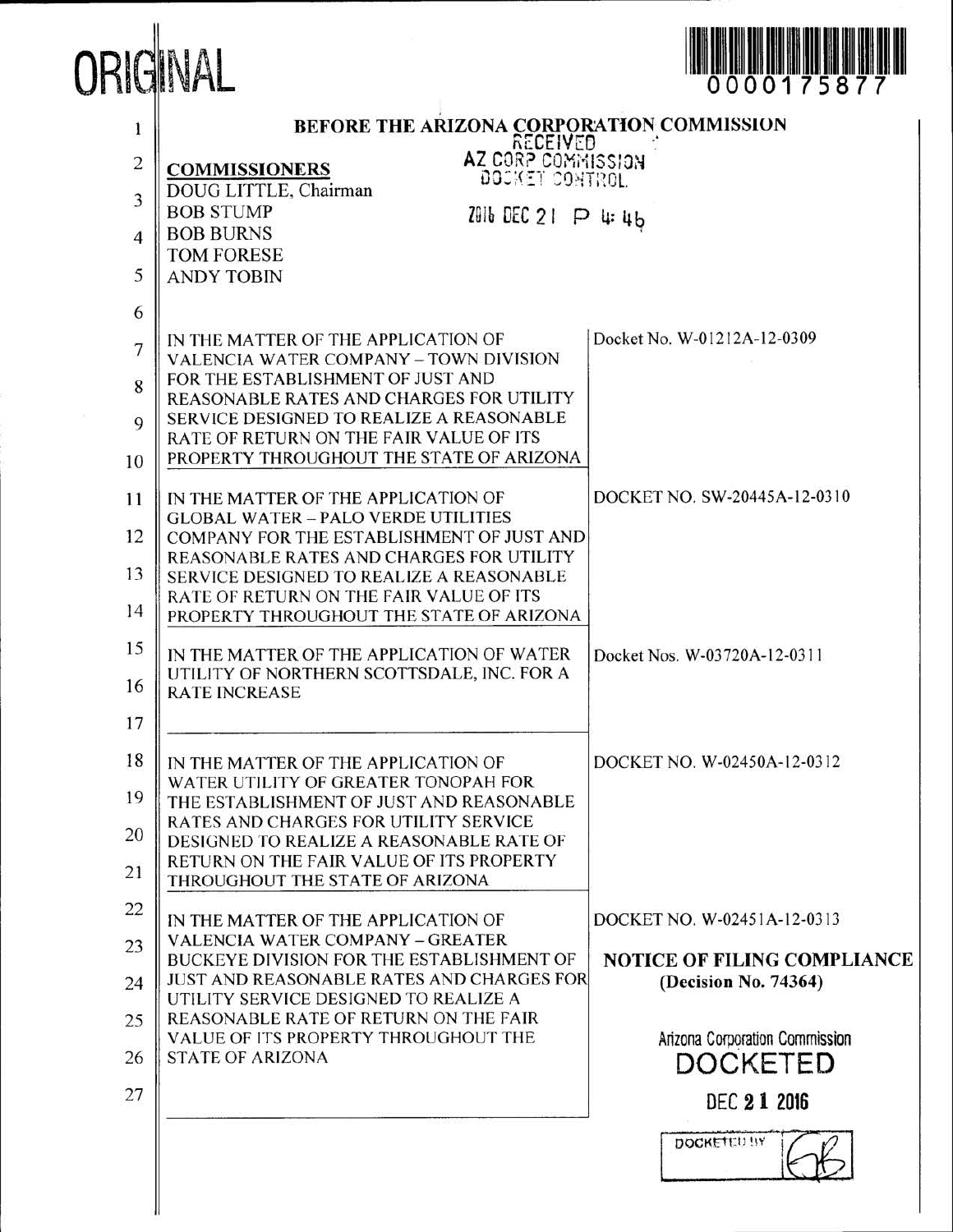| 1<br>$\overline{2}$ | DOCKET NO. W-20446A-12-0314<br>IN THE MATTER OF THE APPLICATION OF<br>WATER UTILITY OF GREATER TONOPAH FOR THE<br>ESTABLISHMENT OF JUST AND REASONABLE |  |
|---------------------|--------------------------------------------------------------------------------------------------------------------------------------------------------|--|
| 3                   | RATES AND CHARGES FOR UTILITY SERVICE<br>DESIGNED TO REALIZE A REASONABLE RATE OF                                                                      |  |
| $\overline{4}$      | RETURN ON THE FAIR VALUE OF ITS PROPERTY<br>THROUGHOUT THE STATE OF ARIZONA                                                                            |  |
| 5                   | DOCKET NO. W-01732A-12-0315<br>IN THE MATTER OF THE APPLICATION OF                                                                                     |  |
| 6                   | WILLOW VALLEY WATER COMPANY FOR THE<br>ESTABLISHMENT OF JUST AND REASONABLE<br><b>NOTICE OF FILING COMPLIANCE</b>                                      |  |
| $\overline{7}$      | RATES AND CHARGES FOR UTILITY SERVICE<br>(Decision No. 74364)<br>DESIGNED TO REALIZE A REASONABLE RATE OF                                              |  |
| 8                   | RETURN ON THE FAIR VALUE OF ITS PROPERTY<br>THROUGHOUT THE STATE OF ARIZONA                                                                            |  |
| 9                   |                                                                                                                                                        |  |
| 10                  | In June 2016, Water Utility of Northern Scottsdale, LLC converted from an Arizona                                                                      |  |
| 11                  | corporation to a limited liability company under the Arizona Entity Restructuring Act, A.R.S. § 29-                                                    |  |
| 12                  | 2101. Under the Act, the converted entity remains "same entity without interruption as the                                                             |  |
| 13                  | converting entity." A.R.S. § 29-2406(A)(1)(b). In connection with the reorganization, the name of                                                      |  |
| 14                  | the entity was changed from Water Utility of Northern Scottsdale, Inc. to Water Utility of Northern                                                    |  |
| 15                  | Scottsdale, LLC.                                                                                                                                       |  |
| 16                  | Accordingly, Water Utility of Northern Scottsdale, LLC is submitting updated tariff sheets                                                             |  |
| 17                  | reflecting its new name. Attached is the revised Rates Tariff reflecting the new name. No other                                                        |  |
| 18                  | change was made.                                                                                                                                       |  |
| 19                  | RESPECTFULLY SUBMITTED this 2<br>day of December, 2016.                                                                                                |  |
| 20                  |                                                                                                                                                        |  |
| 21                  | SNELL & WILMER L.L.P.                                                                                                                                  |  |
| 22                  |                                                                                                                                                        |  |
| 23                  | Michael W. Patten                                                                                                                                      |  |
| 24                  | Timothy J. Sabo<br>One Arizona Center                                                                                                                  |  |
| 25                  | 400 East Van Buren Street                                                                                                                              |  |
| 26                  | Phoenix, Arizona 85004                                                                                                                                 |  |
| 27                  | <b>Attorneys for Global Utilities</b>                                                                                                                  |  |
|                     |                                                                                                                                                        |  |

I II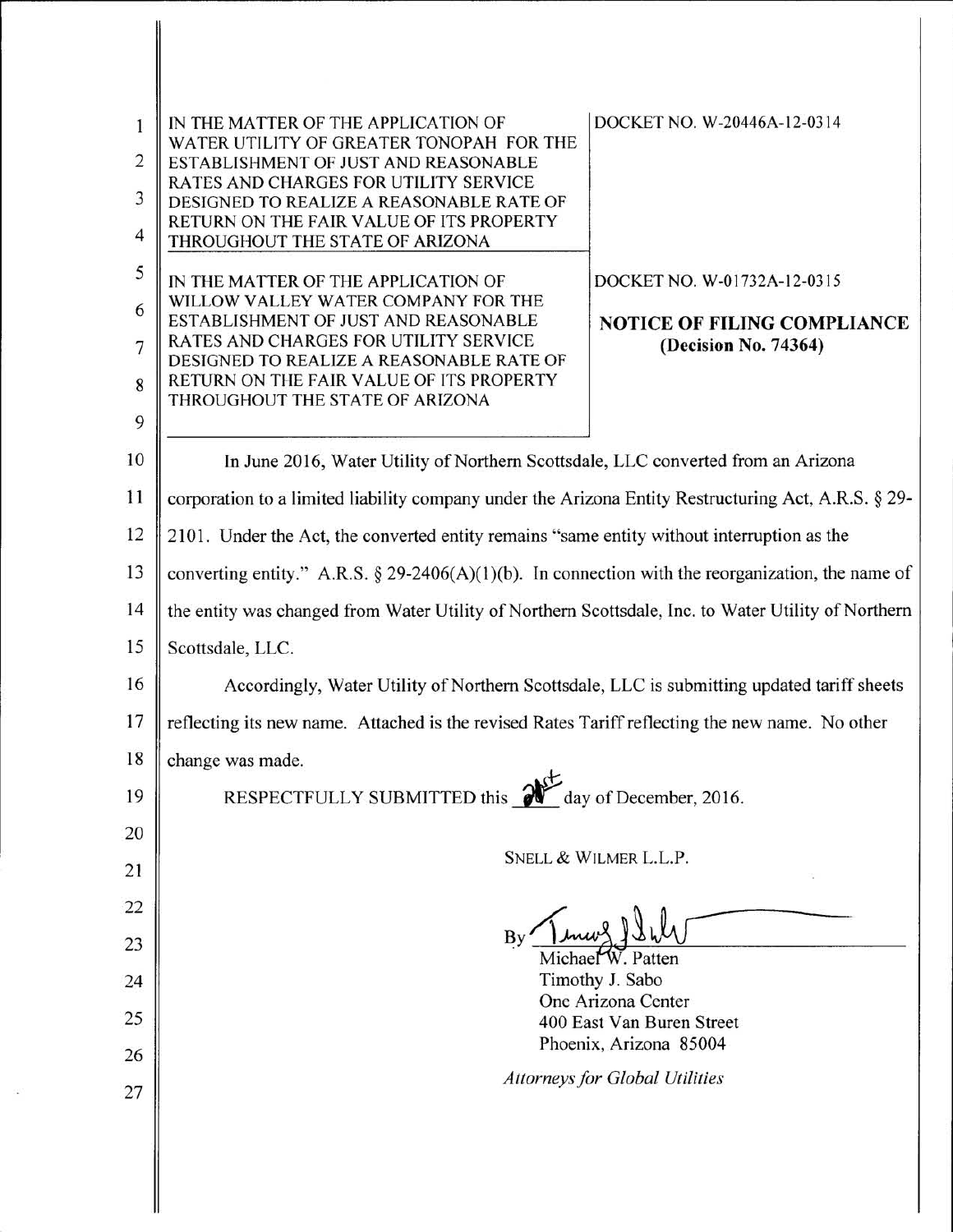| $\mathbf{1}$            |                                                                                                         |
|-------------------------|---------------------------------------------------------------------------------------------------------|
| $\overline{\mathbf{c}}$ | Original +13 copies of the foregoing<br>filed this $\lambda^{\prime\prime}$ day of December 2016, with: |
| $\overline{\mathbf{3}}$ | Docket Control<br>Arizona Corporation Commission                                                        |
| $\frac{4}{5}$           | 1200 West Washington<br>Phoenix, AZ 85007                                                               |
|                         | Copies of the foregoing hand-delivered/mailed                                                           |
| 6                       | this $M5$ day of December 2016 to:                                                                      |
| $\overline{7}$          | Dwight D. Nodes, Esq.                                                                                   |
| 8                       | Assistant Chief Administrative Law Judge<br><b>Hearing Division</b>                                     |
| 9                       | Arizona Corporation Commission<br>1200 West Washington                                                  |
| 10                      | Phoenix, AZ 85007                                                                                       |
| 11                      | Janice Alward, Esq.                                                                                     |
| 12                      | Chief Counsel, Legal Division<br>Arizona Corporation Commission                                         |
| 13                      | 1200 West Washington                                                                                    |
| 14                      | Phoenix, AZ 85007                                                                                       |
| 15                      | Thomas Broderick<br>Director, Utilities Division                                                        |
| 16                      | Arizona Corporation Commission<br>1200 West Washington                                                  |
| 17                      | Phoenix, AZ 85007                                                                                       |
| 18                      | Garry D. Hays, Esq.                                                                                     |
| 19                      | The Law Offices of Garry D. Hays, PC<br>1702 East Highland Avenue, Suite 204                            |
| 20                      | Phoenix, AZ 85016                                                                                       |
| 21                      | Jeffrey W. Crockett, Esq.                                                                               |
| 22                      | Brownstein Hyatt Farber Schreck, LLP<br>One East Washington Street, Suite 2400                          |
| 23                      | Phoenix, Arizona 85004                                                                                  |
| 24                      | Daniel W. Pozefsky, Esq.<br><b>Chief Counsel</b>                                                        |
| 25                      | Residential Utility Consumer Office                                                                     |
| 26                      | 1110 West Washington Street, Suite 200<br>Phoenix, Arizona 85007                                        |
| 27                      |                                                                                                         |